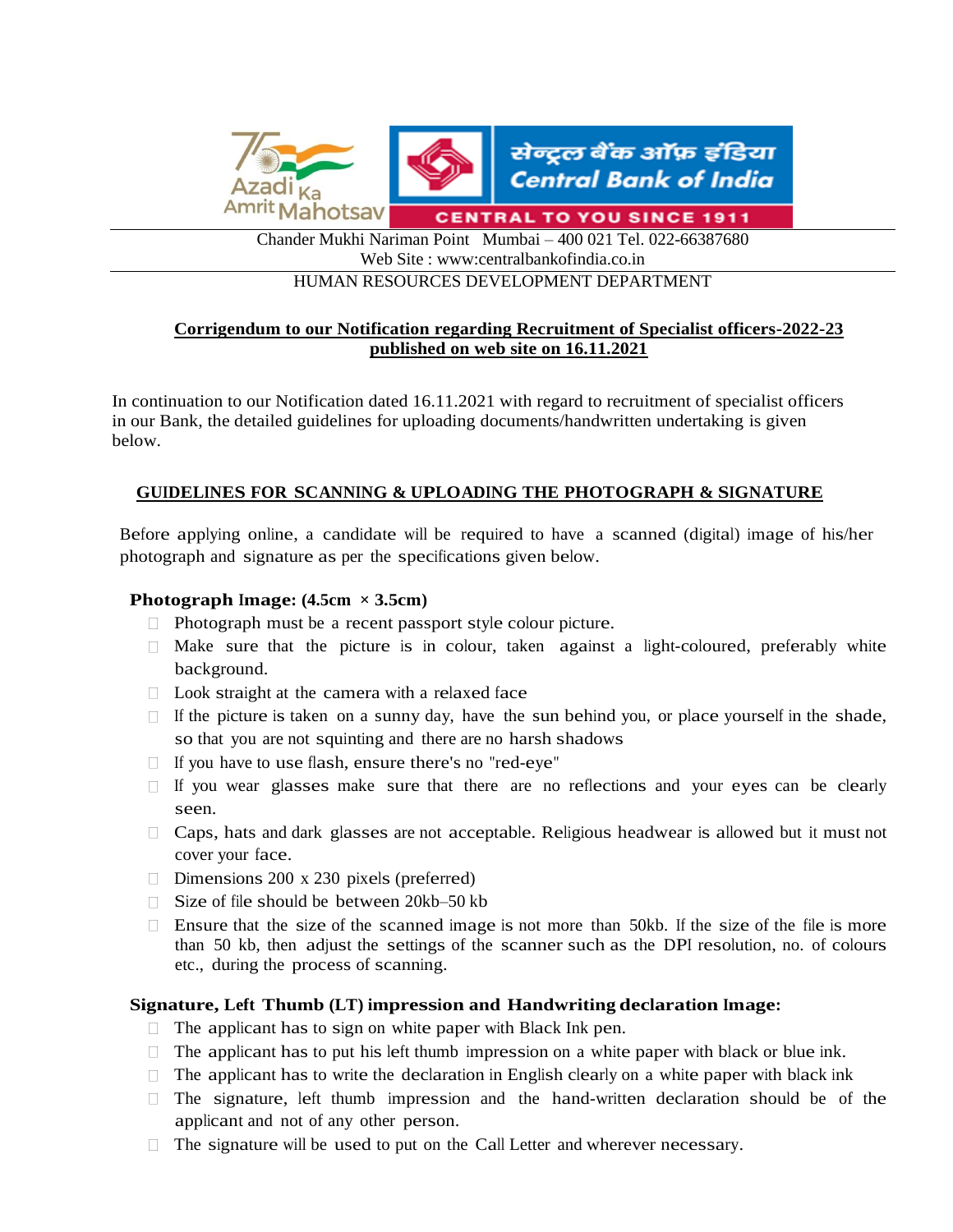- $\Box$  If the Applicant's signature on the attendance sheet or Call letter, signed at the time of the examination does not match the signature uploaded, the applicant will be disqualified.
- Dimensions 140 x 60 pixels (preferred)
- $\Box$  Size of file should be between 10kb 20kb for signature and 20kb 50kb for left thumb impression.
- $\Box$  For hand written declaration size of file should be 50kb 100kb
- $\Box$  Ensure that the size of the scanned image is not less than 50kb or more than 100kb (for hand written declaration)
- $\Box$  Signature / Hand written declaration in CAPITAL LETTERS shall NOT be accepted.

#### The text for the hand written declaration is as follows –

*"I, \_\_\_\_\_\_\_ (Name of the candidate), hereby declare that all the information submitted by me in the application form is correct, true and valid. I will present the supporting documents as and when required."* 

#### **Scanning the documents:**

- $\Box$  Set the scanner resolution to a minimum of 200 dpi (dots per inch)
- □ Set Color to True Color
- File Size as specified above.
- $\Box$  Crop the image in the scanner to the edge of the photograph/signature/ left thumb impression / hand written declaration, then use the upload editor to crop the image to the final size (as specified above).
- $\Box$  The image file should be JPG or JPEG format. An example file name is: image01.jpg or image01.jpeg. Image dimensions can be checked by listing the folder files or moving the mouse over the file image icon.
- Candidates using MS Windows/MSOffice can easily obtain documents in .jpeg format not exceeding 50kb (photograph), 100kb (hand-written declaration), 20kb (signature) and 50kb (left thumb impression) by using MS Paint or MSOffice Picture Manager. Scanned documents in any format can be saved in .jpg format by using "Save As" option in the File menu and size can be reduced below 50kb (photograph), 100kb (hand-written declaration), 20kb (signature) and 50kb (left thumb impression) by using crop and then resize option (Please see point (i)  $\&$  (ii) above for the pixel size) in the 'Image' menu. Similar options are available in other photo editor also.
- $\Box$  If the file size and format are not as prescribed, an error message will be displayed.
- $\Box$  While filling in the Online Application Form, the candidate will be provided with a link to upload his/her photograph, signature, left thumb impression and hand-written declaration.

#### **Procedure for Uploading the documents**

- $\Box$  There will be separate links for uploading Photograph, signature, left thumb impression and hand-written declaration
- $\Box$  Click on the respective link "Upload Photograph / signature / left thumb impression / hand written declaration"
- $\Box$  Browse and Select the location where the Scanned Photograph / signature / left thumb impression / hand written declaration file has been saved.
- $\Box$  Select the file by clicking on it
- □ Click the 'Open/Upload' button